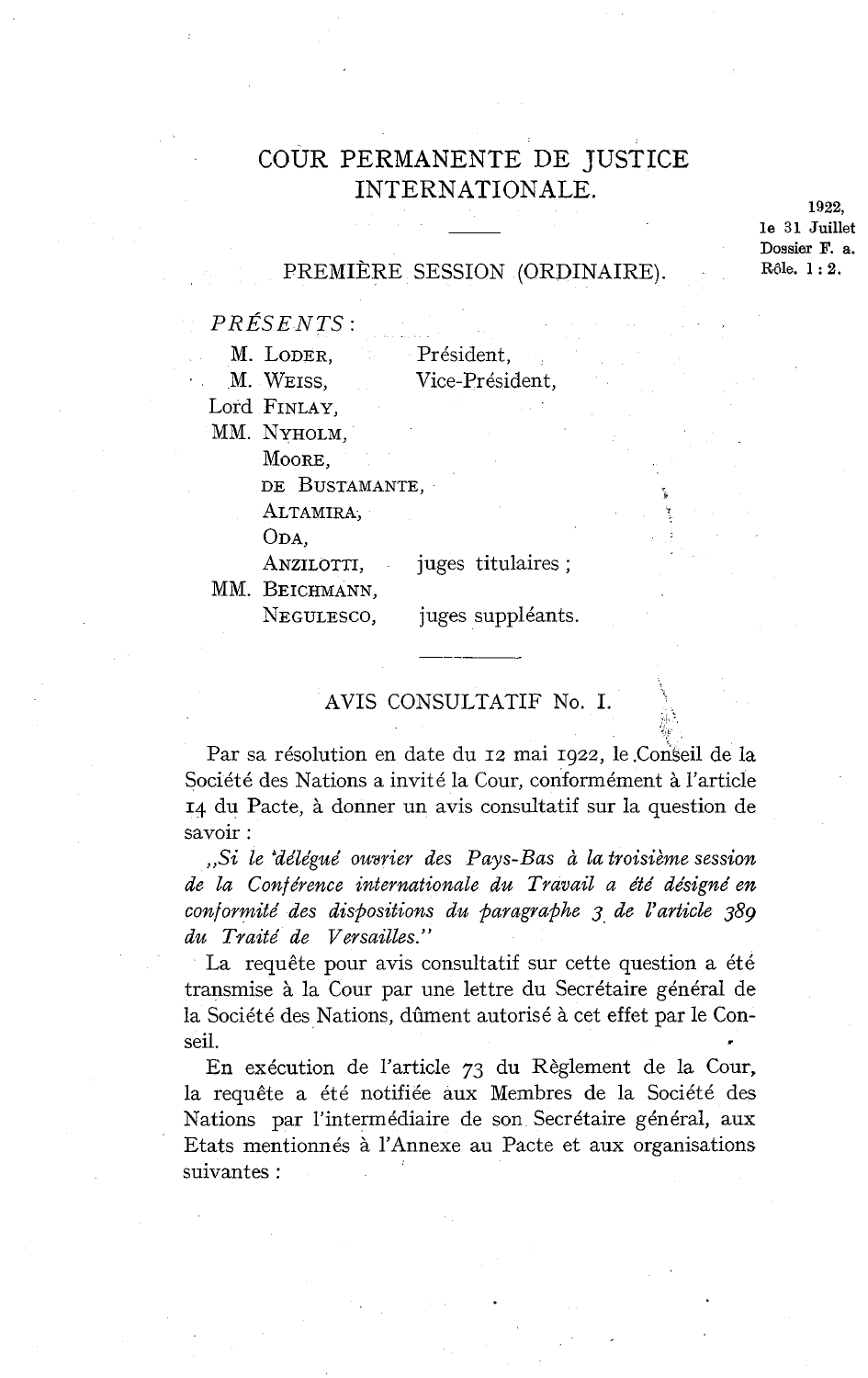# PERMANENT COURT OF INTERNATIONAL JUSTICE.

1922. **July 31sb.**  File : F. a. III,<br>Docket. 1 : 2.

#### FIRST (ORDINARY) SESSION.

*PRESENT:* 

| М. | LODER,   |
|----|----------|
| м  | $W$ rroc |

President. M. WEISS, Vice-President,

Lord FINLAY,

MM. NYHOLM,

MOORE,

DE BUSTAMANTE,

ALTAMIRA,

ODA,

#### ANZILOTTI, Judges,

MM. BEICHMANN,

NEGULESCO, Deputy-Judges.

# ADVISORY OPINION No. I.

By a Resolution dated May 12th, 1922, the Council of the League of Nations requested the Court, in accordance with Article 14 of the Covenant, to give an advisory opinion on the following question :

*,,Was the Workers' Delegate for the Netherlands at the Third Session of the International Labour Conference nominated in accordance with the provisions of paragraph 3 of Article 389 of the Treaty of Versailles* ?'

The request for an advisory opinion on this question was transmitted to the Court by a letter from the Secretary-General of the League of Nations, by virtue of authority received from the Council.

In conformity with Article 73 of the Rules of Court, notice of the request was given to the Members of the League of Nations through the Secretary-General of the League, to the States mentioned in the Annex to the Covenant and to the following organisations :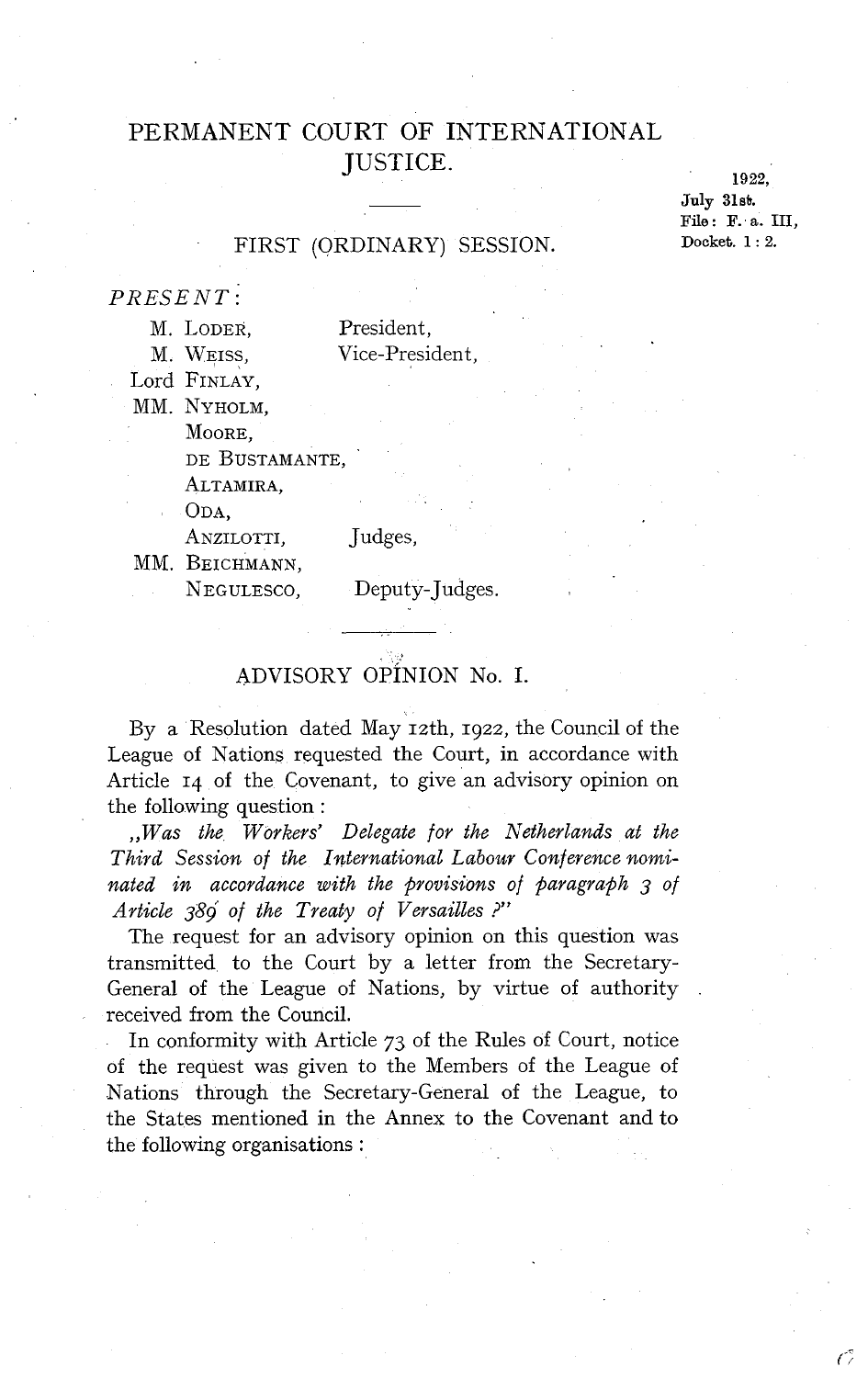- L'Association internationale pour la protection légale des travailleurs ;
- la Fédération internationale des syndicats ouvriers chrétiens ;

la Fédération syndicale internationale.

La requête a été, en outre, commupiquée à l'Allemagne et à la Hongrie.

Enfin, la Cour a décidé d'entendre, au sujet de cette question, en séance publique, les représentants de tout gouvernement et de toute organisation internationale qui lui notifieraient, dans un délai déterminé, le désir d'être ainsi entendus. Cette décision fut portée à la connaissance de tous les Membres, Etats et organisations mentionnés ci-dessus et du Bureau international du Travail, à Genève

Au moment de formuler son avis, la Cour se trouvait ainsi en présence des documents suivants :

I) Lettre du Directeur du Bureau international du Travail au Secrétaire général, du 17 mars 1922, avec les annexes à cette lettre ;

2) mémoire du Gouvernement néerlandais du 14 juin 1922 ;

13) mémoire de la Fédération professionnelle généralè néerlalidaise ( *Algemeen Nederlandsch Vakverbond)* ;

*4)* Télégramme du Gouvernement suédois.

Elle a, de plus, entendu des exposés oraux:

1) de la part du Gouvernement britannique ;

2) de la part du Gouvernement néerlandais ;

3) de la part de la Fédération syndicale internationale ;

4) de la part de la Confédération internationale des syndicats chrétiens ;

5) de la part du Bureau international du Travail. De ces informations résultent les faits suivants :

 $\mathbb{E} \mathbb{E} \mathbb{E}$  vue de réaliser l'accord prescrit par l'article 389, alinéa 3, du Traité de Versailles, le Ministre du Travail des Pays-Bas a provoqué, au sujet de la nomination du délégué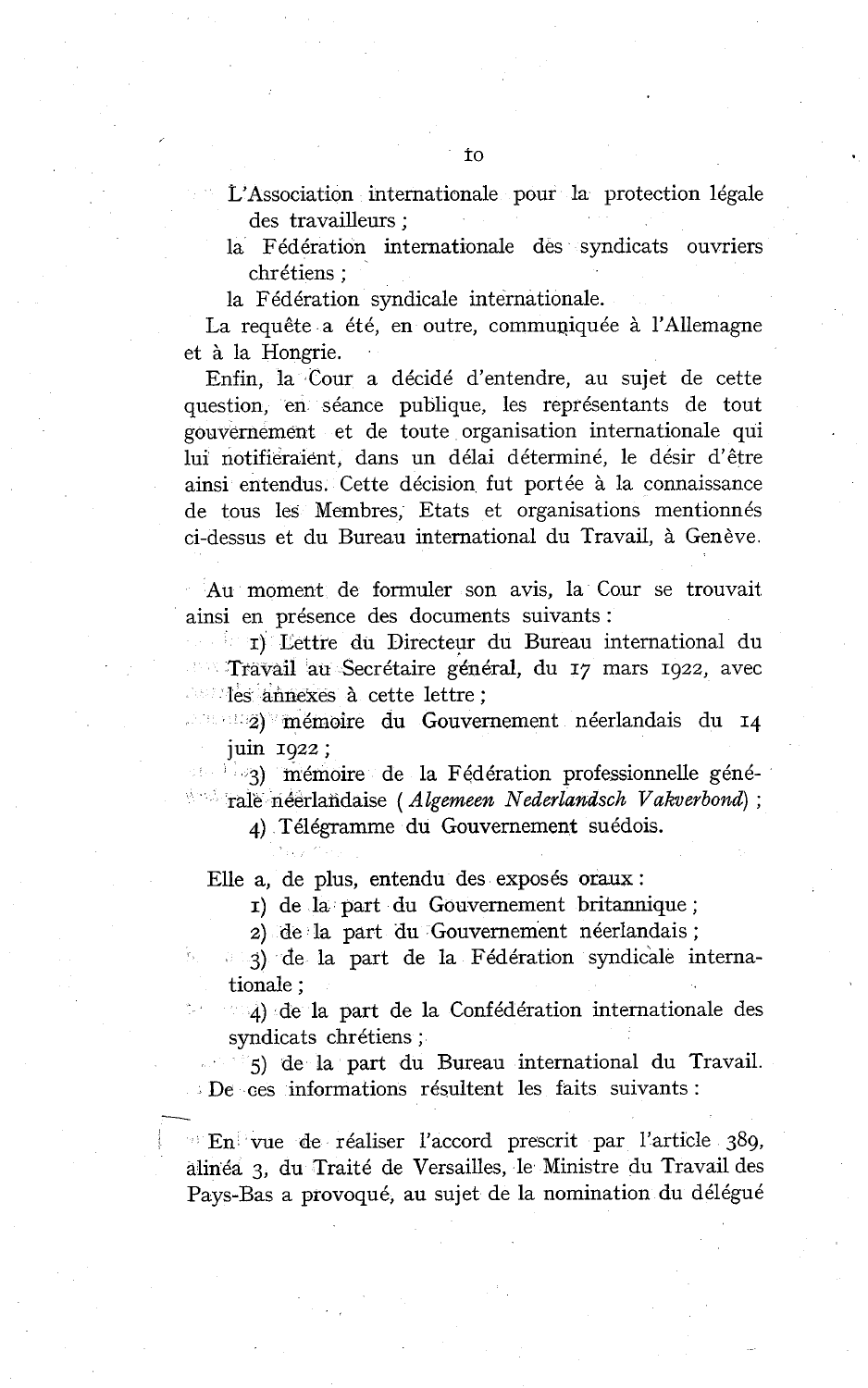the International Federation of Christian Trades Unions, and

the International Federation of Trades Unions.

The request was aIso communicated **to Cernay** and Hungary. Grandford for

Finally, the Court decided to hear, at a public sitting, the representatives of any Government and international organisation which, within a fixed period of time,expressed a desire to be so heard. This decision was brought to the,knowledge of al1 the Members, States and organisations mentioned above, and to the International Labour Office at Geneva.

The Court thus had at its disposal, when pronouncing its ,opinion, the following documents : and contact

1) A letter from the Director of the International Labour Office to the Secretary-General, dated March,17th, 1922, together with the Annexes accompanying this letter.

2) A memorandum from the Netherlands Government, dated June 14th, 1922.

**3)** A memorandum from the Netherlands General Confederation of Trades Unions (Algemeen Nederlandsch  $V$ akverbond $\rangle$ .

4) A telegram from the Swedish Government. The Court also heard oral statements : the statements of the statements of the statements of the Statements of the Statements of the Court of the Court of the Court of the Court of the Court of the Court of the Court of th

1) On behalf of the British Government,

2) on behalf of the Netherlands Government,

**3)** on behalf of the International Federation of Trades Unions,

4) on behalf of the International Federation of Christian<sup>3</sup> Trades Unions, man and attachings

5) on behalf of the International Labour Office. As a result of this information, the following facts are established :

The Minister of Labour of the Netherlands, with the object of bringing about the agreement preçcribed in Article 389, paragraph **3** of the Treaty of Versailles, invited the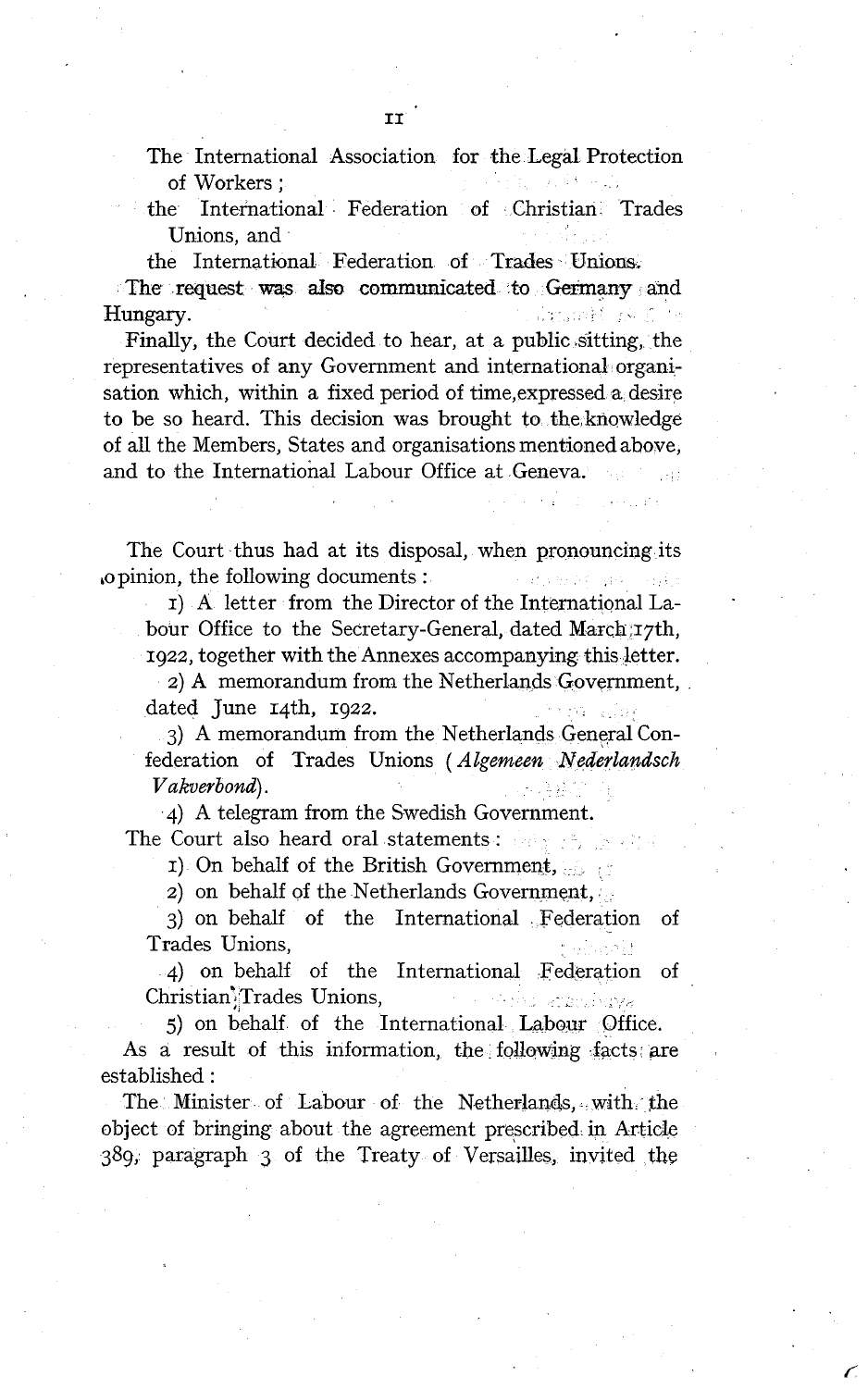ouvrier à la troisième session de la Conférence internationale du Travail, une consultation des cinq organisations ouvrières néerlandaises qu'il considérait comme les plus importantes, à savoir : a constant

ta man to kesta y

1) La Confédération néerlandaise des syndicats, comptant; au mois d'avril 1921, 218.596 membres ;

2) le Bureau de l'Organisation professionnelle catholique romaine, comptant, au mois d'avril 1921, 155.642 membres ;

 $\leq$  3) la Fédération professionnelle chrétienne nationale comptant, au mois d'avril 1921, 75.618 membres ;

4) la Fédération professionnelle générale néerlandaise comptant, au mois d'avril 1921, 51.195 membres ;

*5)* le Secrétariat national ouvrier comptant, au Ier janvier 1921, 36.038 membres.

La dernière des cinq organisations énumérées ci-dessus , a refusé de prendre part à cette consultation qui, d'ailleurs, n'a pas abouti à un accord général. Les organisations mentionnées sous les n<sup>os</sup> 2, 3 et 4 se sont entendues pour présenter à la nomination un candidat unique, tandis que la Confédération néerlandaise des syndicats croyait avoir, de son côté, le droit de présenter le délégué des ouvriers.

Le dé1,égné ouvrier néerlandais à la première et à la deuxième sessions de la Conférence du Travail avait été désigné dans le sein de la Confédération néerlandaise des syndicats, ou bien sans opposition de la part des autres organisations, ou bien avec leur consentement exprès. Ces organisations s'étaient alors vues représenter par des conseillers techniques. Toutefois, au moment de faire la désignation pour la deuxième session de la Conférence, le Ministre avait manifesté son intention de désigner la fois suivante un membre des autres organisations, tout en assurant à la Confédération néerlandaise des syndicats qu'elle serait représentée par un conseiller.

En conséquence, le Ministre a proposé, en 1921, de choisir un des conseillers techniques à la troisième session de la Conférence parmi les membres de la Confédération néerlandaise des syndicats, tout en désignant comme délégué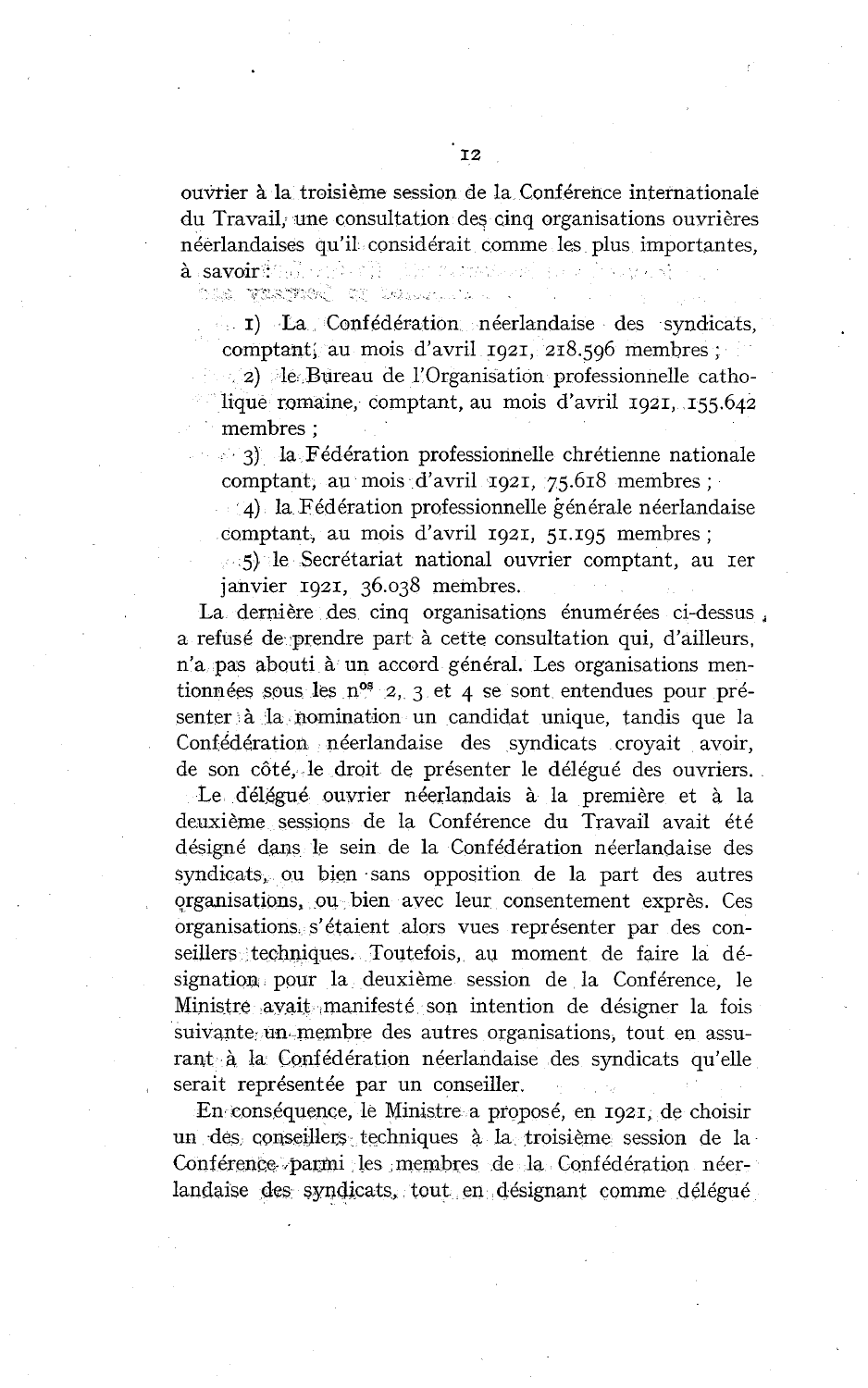five following Netherlands Labour Organisations, which he regarded as the most important, to take part in a consultation with regard to the nomination of the workers' delegate for the third Session of the International Labour Conference :

1) The Netherlands Confederation of Trades Unions, numbering, in April 1921, 218,596 members ;

2) The Confederation of Catholic Trades Unions, numbering, in April 1921, 155,642 members ;

3) The Confederation of Christian Trades Unions, numbering in April 1921, 75,618 members;

4) The Netherlands General Confederation of Trades Unions, numbering, in April 1921, 51,195 members ;

5) The National Labour Secretariat, numbering in January 1st, 1921, 36,038 members.

The last of the five organisations mentioned above refused to take part in the consultation. The consultation did not lead to general agreement. The second, third and fourth organisations mentioned agreed among themselves to propose a candidate for nomination, while the Netherlands Confederation of Trades Unions, on the other hand, considered itself entitled to propose the workers' delegate.

The Netherlands workers' delegate to the first and second Sessions of the Labour Conference had been nominated from the Netherlands Confederation of Trades Unions, either without opposition on the part of the other organisations or with their express consent. The latter organisations were, on those occasions represented by technical advisers. The Minister, however, when nominating the delegate for the second session of the Conference, expressed the intention of selecting a member of one of the other organisations as delegate on the next occasion, whilst at the same time assuring the Netherlands Confederation that it would be represented by an adviser.

The Minister accordingly proposed, in 1921, to choose one of the technical advisers to the third session of the Conference from amongst the members of the Netherlands Confederation of Trades Unions, whilst appointing a can-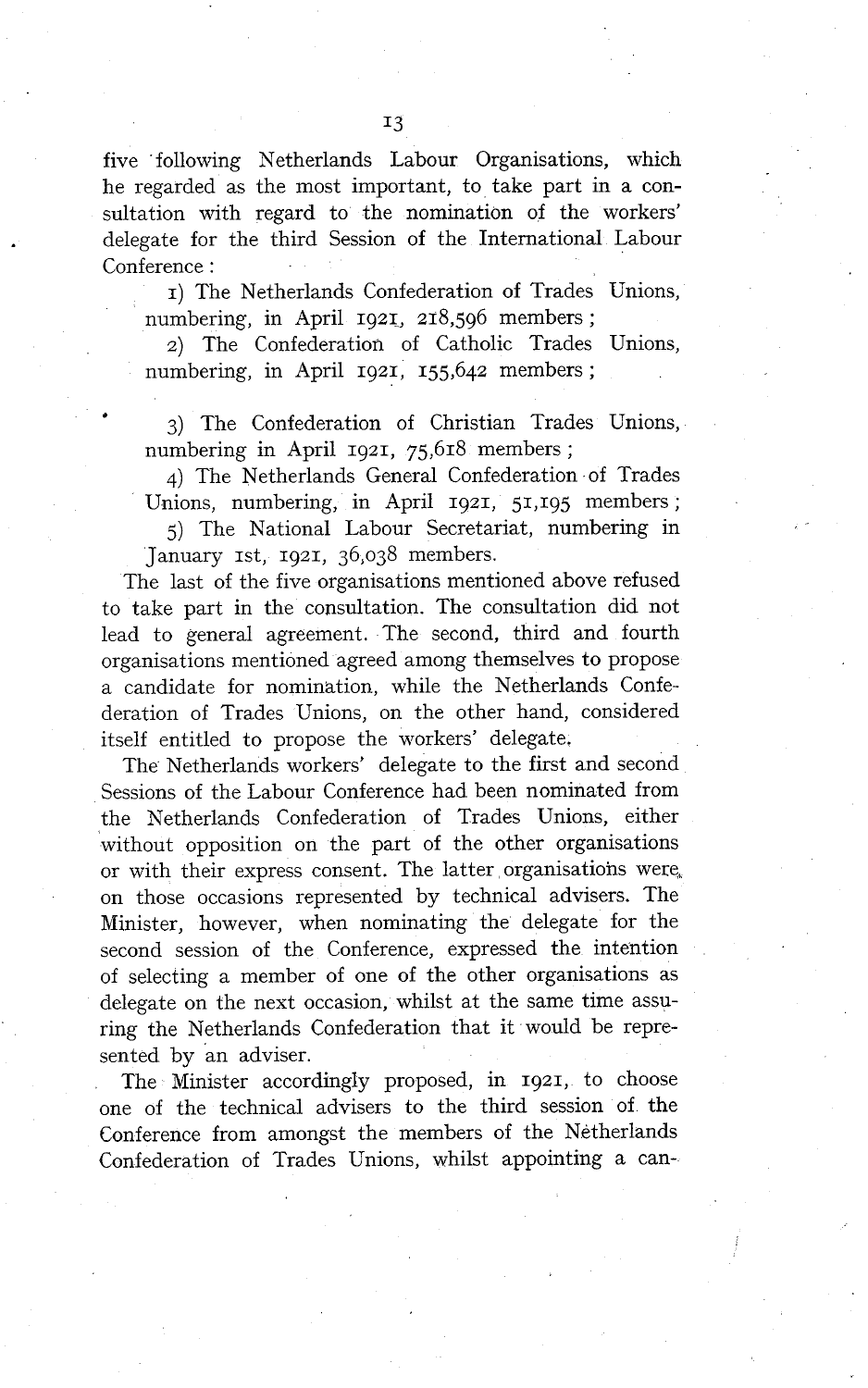ouvrier le candidat des autres organisations. La Confédération néerlandaise, des syndicats, cependant, ne voulut pas se prêter à cet arrangement.

C'est alors que par Décret royal du 4 octobre 1921, la Reine' des Pays-Bas a désigné, comme délégué ouvrier, le candidat commun des trois organisations.

Par lettre du 22 octobre 1921, la Confédération néerlandaise des syndicats a adressé au Bureau international du Travail une protestation contre cette désignation. Elle soutient que la désignation a été faite en violation de l'article 389 du Traité de Versailles, puisque le candidat choisi ne' l'a pas été d'accord avec elle qui, prise isolément, compte le plus grand nombre de membres et constitue de ce chef l'organisation la plus représentative au sens de l'article précité.

La Conférence, cependant, a admis à siéger le délégué ouvrier nommé par le Gouvernement néerlandais, étant entendu que cette admission ne pourrait être considérée comme un précédent. En même temps, elle a pris la résolution suivante :

**i-**

,,La Conférence générale de l'organisation internationale du Travail invite le Conseil d'administration du Bureau international du Travail à adresser au Conseil de la Société des Nations une demande tendant à obtenir que la Cour permanente de Justice internationale, conformément à l'article 14 du Pacte de la Société des . Nations, veuille bien donner un avis sur l'interprétation de l'article 389 du Traité de Versailles et sur les règles qui devraient être observées par les Membres de l'Organisation internationale du Travail pour se conformer aux termes de cet article, en effectuant la désignation des délégués et conseillers techniques non gouvernementaux aux sessions de la Conférence générale."

A la suite de cette résolution et sur les instructions du Conseil d'administration du Bureau international du Travail, le Directeur de ce Bureau adressa au Conseil de la Société des Nations une demande tendant à obtenir que la Courémît un avis. sur la question de savoir si la désignation du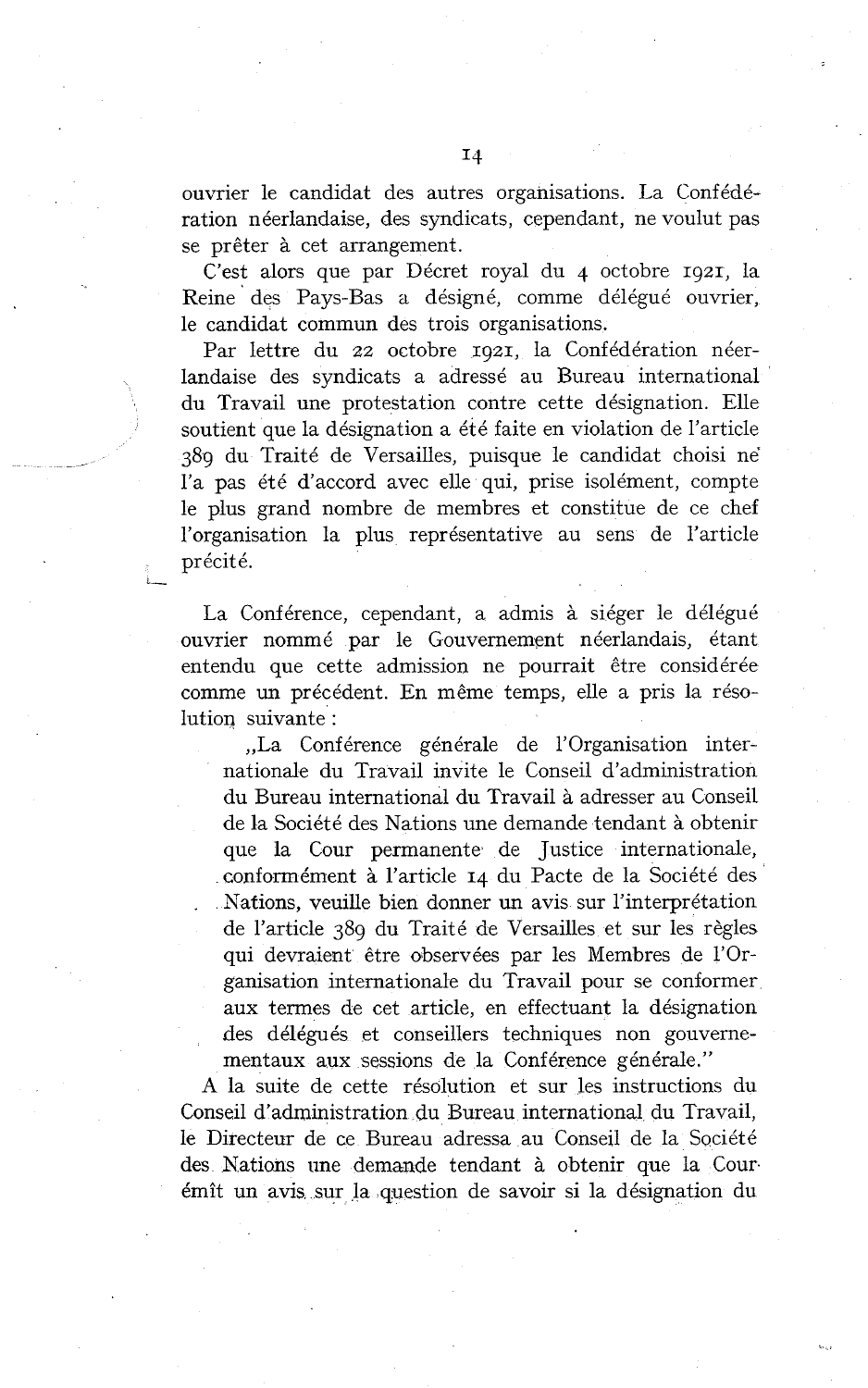didate proposed by the other organisations as Workers' Delegate. The Netherlands Confederation, however, would not fa11 in with this arrangement.

Thereupon, the Queen of the Netherlands, by a Royal Decree, dated October 4th, 1921, appointed as Workers' Delegate the common nominee of the three organisations.

On October zznd, 1921, the Netherlands Confederation of Trades Unions sent a letter to the International Labour Office protesting against this nomination. The Confederation maintained that the nomination constituted a violation of the provisions of Article 389 of the Treaty of Versailles, because the selected candidate was not selected in agreement with the Netherlands Confederation, which taken singly had the largest number of members, and was, on this account, the most representative organisation within the meaning of the above mentioned Article.

The Conference, however, admitted the Workers' Delegate appointed by the Netherlands Government on the understanding that his admission should not be treated as a precedent. At the same time it adopted the following resolution :

..The General Conference of the International Labour Organisation invites the Governing Body of the International Labour Office to request the Council of the League of Nations to obtain, in accordance with Article **14** of the Covenant of the League of Nations, from the Permanent Court of International Justice an opinion as to the interpretation of Article 389 of the Treaty of Versailles and as to the rules which should be observed by the Members of the International Labour Organisation, in order to comply with the terms of this Article in appointing non-Government Delegates and Advisers to the Sessions of the General Conference."

In pursuance of this resolution, and under instructions from the Governing Body of the International Labour Office, the Director of the Office requested the Council of the League of Nations to obtain frorn the Court an opinion upon the question whether the Workers' Delegate for the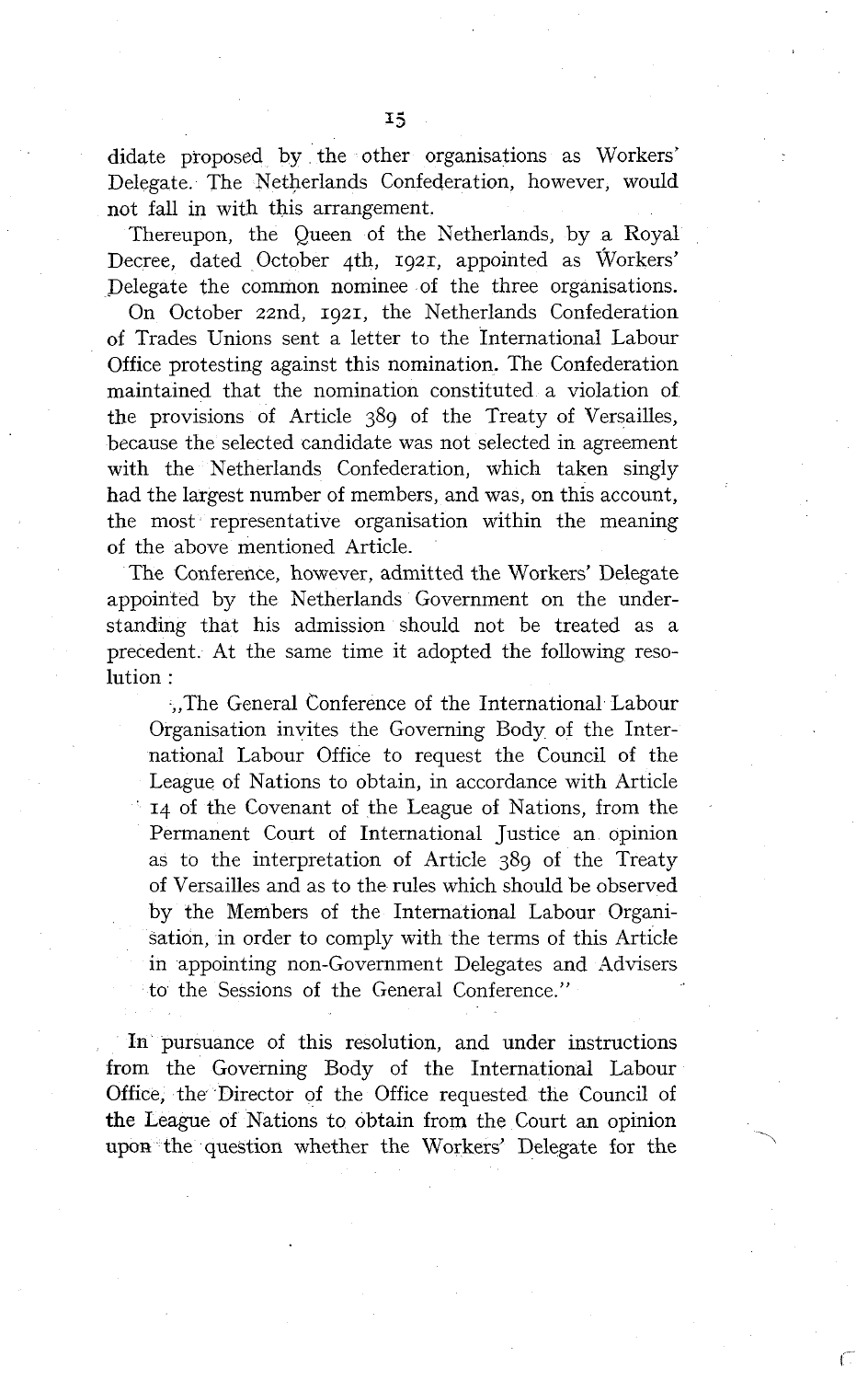délégué ouvrier des Pays-Bas à la troisième session de la Conférence internationale du Travail avait été effectuée conformément aux dispositions du troisième paragraphe de l'article 389 du Traité de Versailles.

Cette requête fut accueillie par le Conseil qui décida de demander à la Cour un avis consultatif sur la question précitée. \* \* \*

La Cour émet l'avis suivant :

Le délégué ouvrier des Pays-Bas à la troisième session de la Conférence internationale du Travail ayant été admis par la Conférence, la Cour est d'avis que la question dont elle est saisie n'a d'autre but que d'obtenir une interprétation des dispositions du paragraphe 3 de l'article 389. Si la manière dont le Gouvernement des Pays-Bas a procédé lors de la désignation du délégué ouvrier forme l'objet de la question, d'après la formule adoptée par le Conseil de la Société des Nations, ce n'est que pour bien préciser la situation de fait à laquelle l'interprétation doit s'appliquer. I Les textes essentiels à considérer sont le troisième et le septième paragraphes de l'article 389 :<br>Les textes essentiels à considérer sont le troisième et le septième paragraphes de l'article 389 :

Les textes essentiels à considérer sont le troisième et le septième paragraphes de l'article 389 :<br> *Paragraphe* 3. - ,,Les Membres s'engagent à désigner

les délégués et conseillers techniques non gouvernementaux d'accord avec les organisations professionnelles les plus représentatives soit des employeurs, soit des travailleurs du pays considéré, sous la réserve que de telles organisations existent. "

*Paragraphe 7.* - "Les pouvoirs des délégués et de leurs conseillers techniques seront soumis à la vérification de la Conférence, laquelle pourra, par une majorité des deux tiers des suffrages exprimés par les délégués présents, refuser d'admettre tout délégué ou tout conseiller technique qu'elle ne jugera pas avoir été désigné conformément aux termes du présent article."

La Confédération néerlandaise des syndicats, d'après les renseignements fournis à la Cour, est celle d'entre les organisations analogues existant aux Pays-Bas qui compte le plus grand nombre de membres.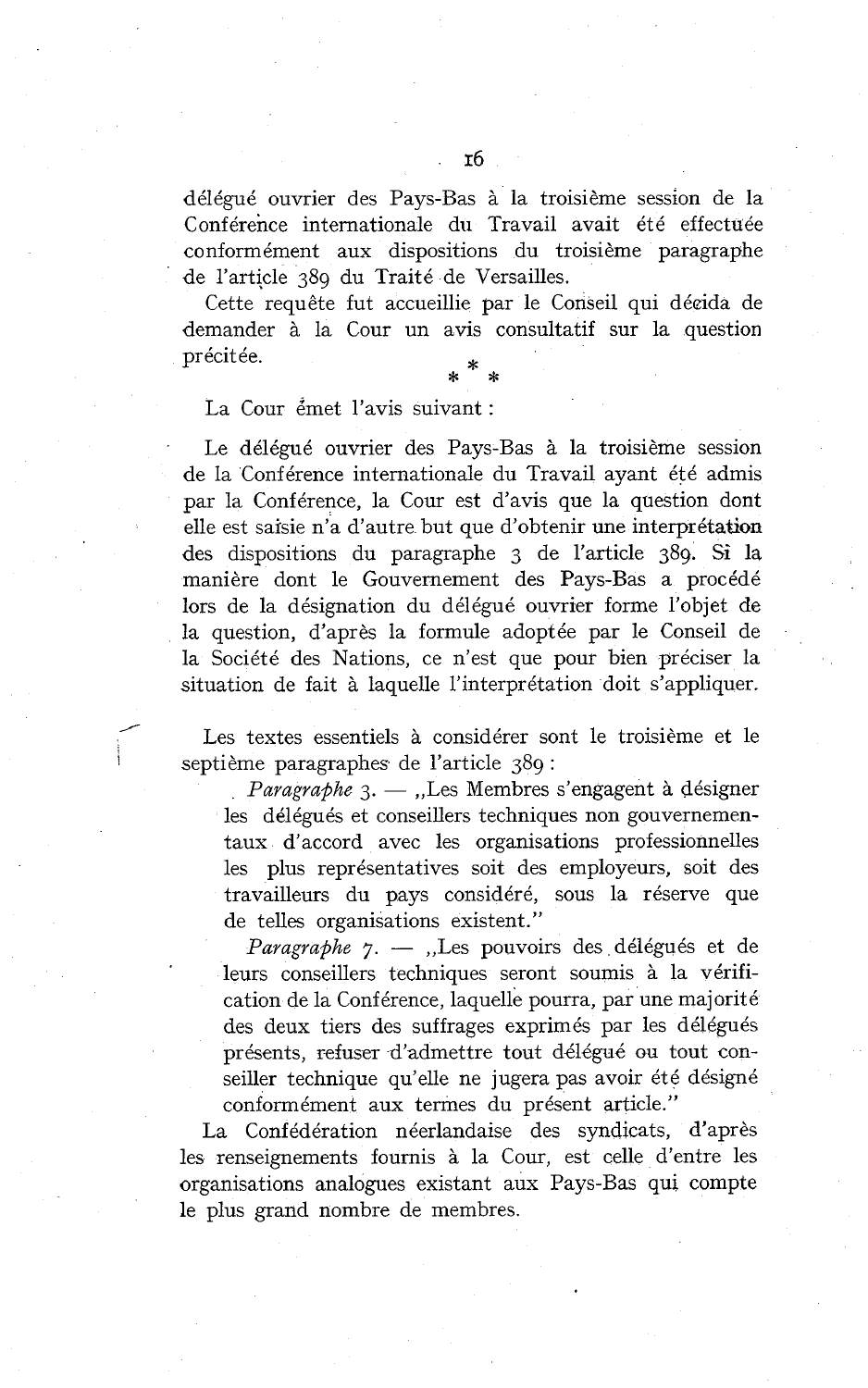Netherlands at the Third Session of the International Labour Conference was nominated in accordance with the provisions of paragraph 3 of Article 389 of the Treaty of Versailles.

This request was favourably received by the Council, who decided to ask the Court for an advisory opinion upon the above mentioned question. **4** \*

The Court gives its opinion as follows :

e gouer

Since the Netherlands Workers' Delegate to the Third Session of the International Labour Conference was admitted by the Conference, the Court is of opinion that the soie object of the question submitted to it is to obtain an interpretation of the provisions of paragraph 3 of Article 389. Though, according to the form given to the question by the Council of the League of Nations, the method of procedure adopted by the Government of the Netherlands for the nomination of the Workers' Delegate forms the subject of the question, this is solely in order to fix clearly the state of facts to which the interpretation has application.

The passages material to be considered are the third and seventh paragraphs of Article 389 :

*Paragraph*  $3. -$ , The Members undertake to nominate non-Government Delegates and advisers chosen in agreement with the industrial organisations, if such organisations exist, which are most representative of employers or work-people, as the case may be, in their respective countries."

*Paragraph*  $7.$  *- .*,The credentials of Delegates and their advisers shall be subject to scrutiny by the Conference, which may, by two-thirds of the votes cast by the Delegates present, refuse to admit any Delegate or adviser whom it deems not to have been nominated in accordance with this Article." Service and Sail Cal

Steam annotan

service manager of the exciting ender all

The Netherlands Confederation of Trades Unidns is, on the statements before the Court, the most numerous organisation of the kind in Holland. The contract for a statistic in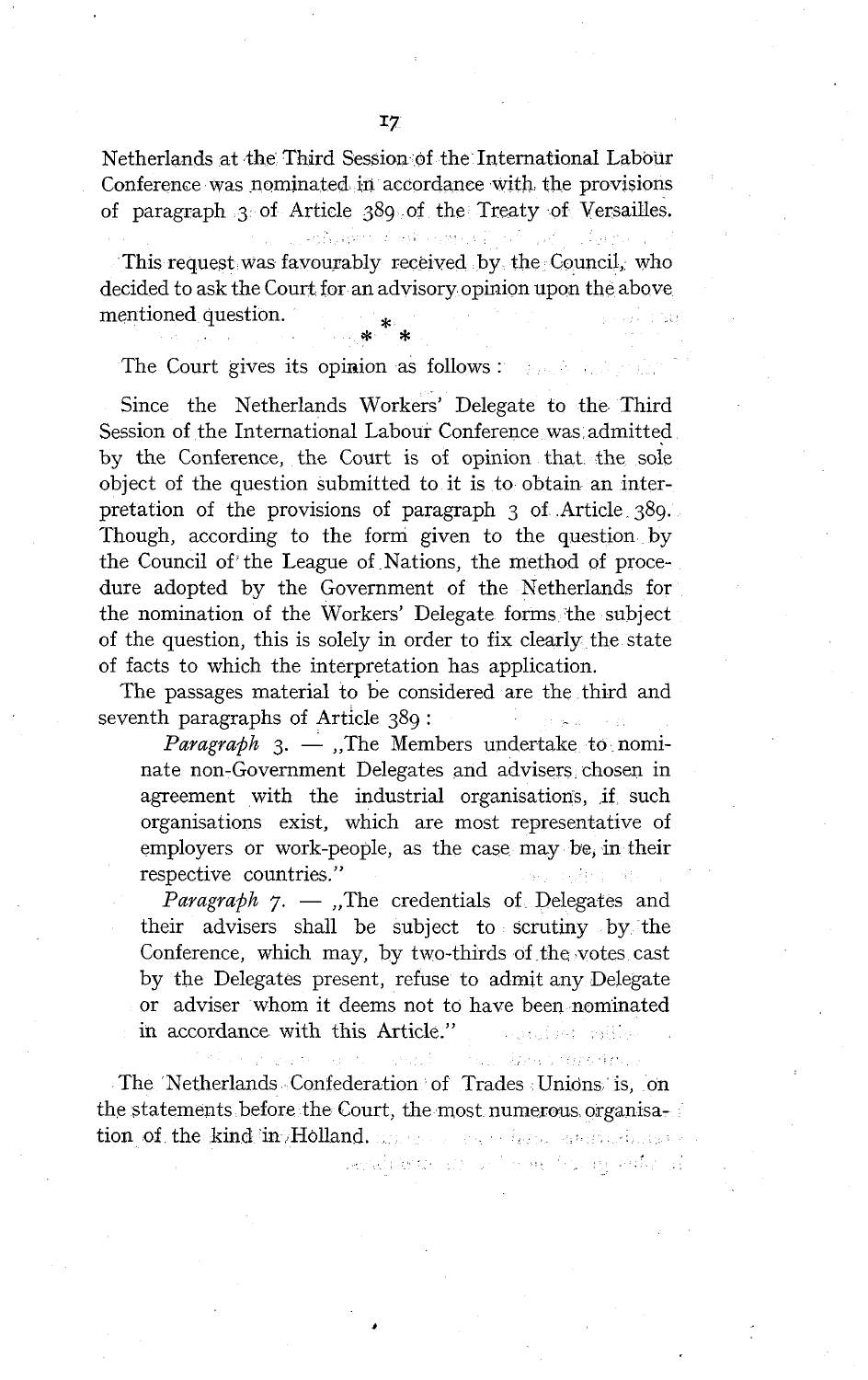Il ne s'ensuit pas nécessairement qu'elle soit la plus représentative, mais pour les fins du présent avis, elle peut être présumée comme telle.

La Conférence générale des représentants des Membres de l'Organisation internationale du Travail est composée de quatre représentants de chacun des Membres dont deux sont les délégués du gouvernement et dont les deux autres représentent respectivement, d'une part les employeurs, d'autre part les travailleurs ressortissant à chacun des Membres (Voir premier paragraphe de l'article 389).

11 n'y a aucune restriction au libre choix du gouvernement pour ce qui est de la nomination des deux délégués gouvernementaux, mais, par contre, il en existe une en ce qui concerne le choix des délégués non gouvernementaux. Par le troisième paragraphe de l'article 389 du Traité, les Membres s'engagent, sous réserve que des organisations professionnelles existent dans le pays, à désigner les délégués non gouvernementaux d'accord avec les organisations professionnelles les plus représentatives soit des employeurs, soit des travailleurs du pays considéré.

L'engagement stipulé dans ce troisième paragraphe n'engendre pas un simple devoir moral. Il fait partie du Traité et constitue une obligation qui lie les Parties Contractantes entre elles.

Cette obligation consiste à faire les désignations d'accord avec les organisations les plus représentatives soit des employeurs, soit des travailleurs. Le mot "représentatives" n'a pas trouvé de définition dans le Traité. On doit évidemment tenir pour les organisations les plus représentatives celles qui représentent respectivement au mieux les employeurs et les travailleurs. Préciser quelles sont ces organisations, c'est une question d'espèce qui doit être résolue pour chaque pays, au moment même où se fait la désignation. Certes, le nombre d'adhérents n'est pas le seul critère pour juger du caractère représentatif d'une organisation, mais c'est un facteur important ; toutes choses égales d'ailleurs, l'organisation comprenant le plus grand nombre d'adhérents sera l'organisation la plus représentative. Le gouvernement de l'Etat a le devoir de déterminer, d'après les éléments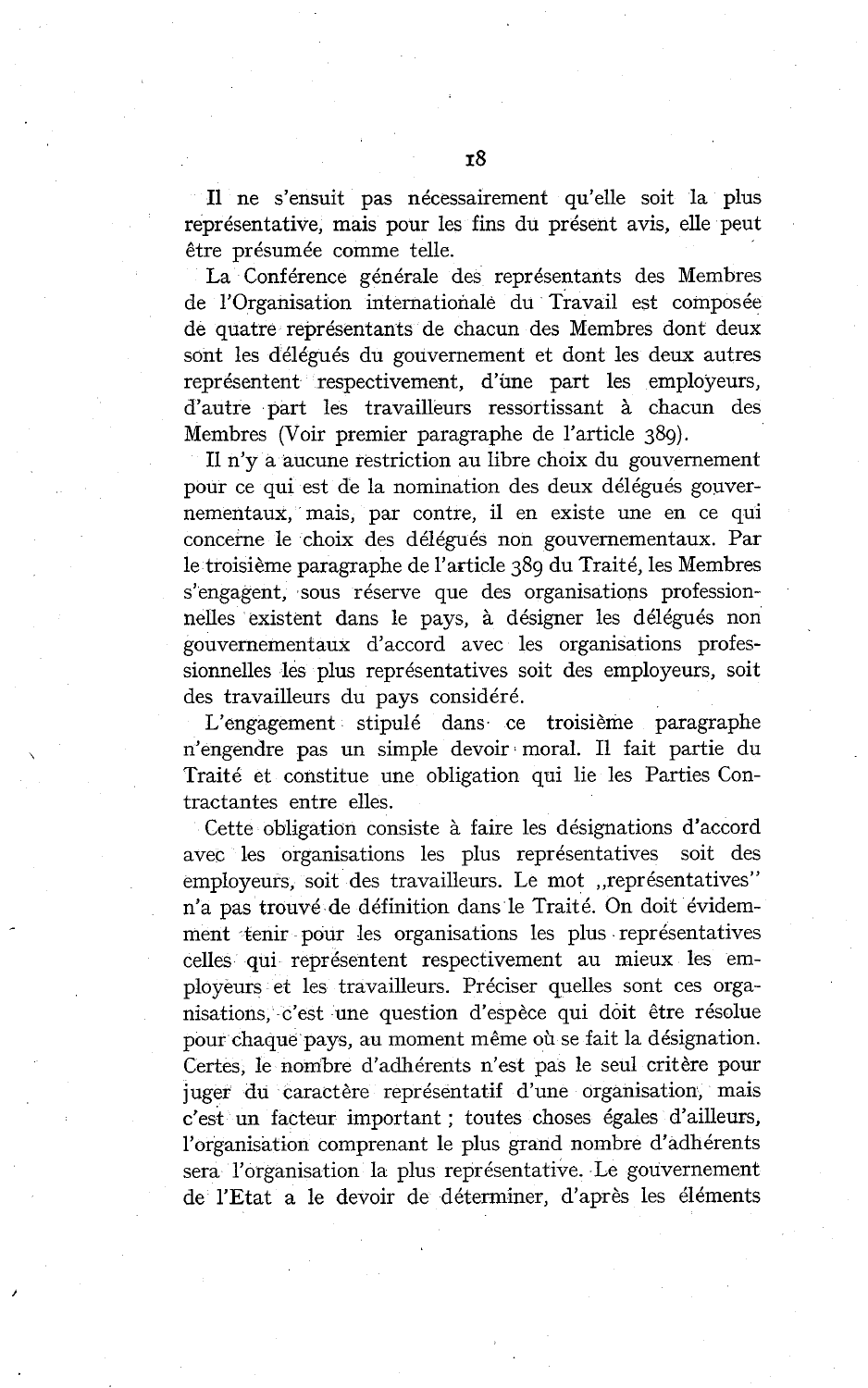It would not necessarily follow that it is the most representative, but for the purposes of this opinion it may be assumed to be so.

The General Conference of Representatives of the Members of the International Labour Organisation is composed of four representatives of each of the Members, of whom two are to be Government Delegates, and the two others are to be delegates representing respectively the employers and the workpeople of each of the Members. (See the first paragraph of Article 389).

There is no limitation upon the freedom of choice by the Government in appointing the two Govemment Delegates, but with regard to the choice of the non-Government Delegates a limitation is imposed. By the third paragraph of Article 389 of the Treaty, the Members undertake that, if industrial organisations exist in the country, the Member shall nominate non-Govemment. Delegates chosen in agreement with the industrial organisations which are most representative of employers or workpeople, as the case may be, in their respective countries.

The engagement contained in the third paragraph is not a mere moral obligation. It is a part of the Treaty and constitutes an obligation by which the Parties to the Treaty are bound to one another.

The obligation is, that the persons nominated should have been chosen in agreement with the organisations most representative of employers or workpeople, as the case may be. There is no definition of the word ,,representative'' in the Treaty. The most representative organisations for this purpose are, of course, those organisations which best represent the employers and the workers respectively. What these organisations are, is a question to be decided in the particular case, having regard to the circumstances in each particular country at the time when the choice falls to be made. Numbers are not the only test of the representative character of the organisations, but they are an important factor ; other things being equal, the most numerous will be the most representative. The Article throws upon the Government of the State the duty of deciding, on the data at its disposal,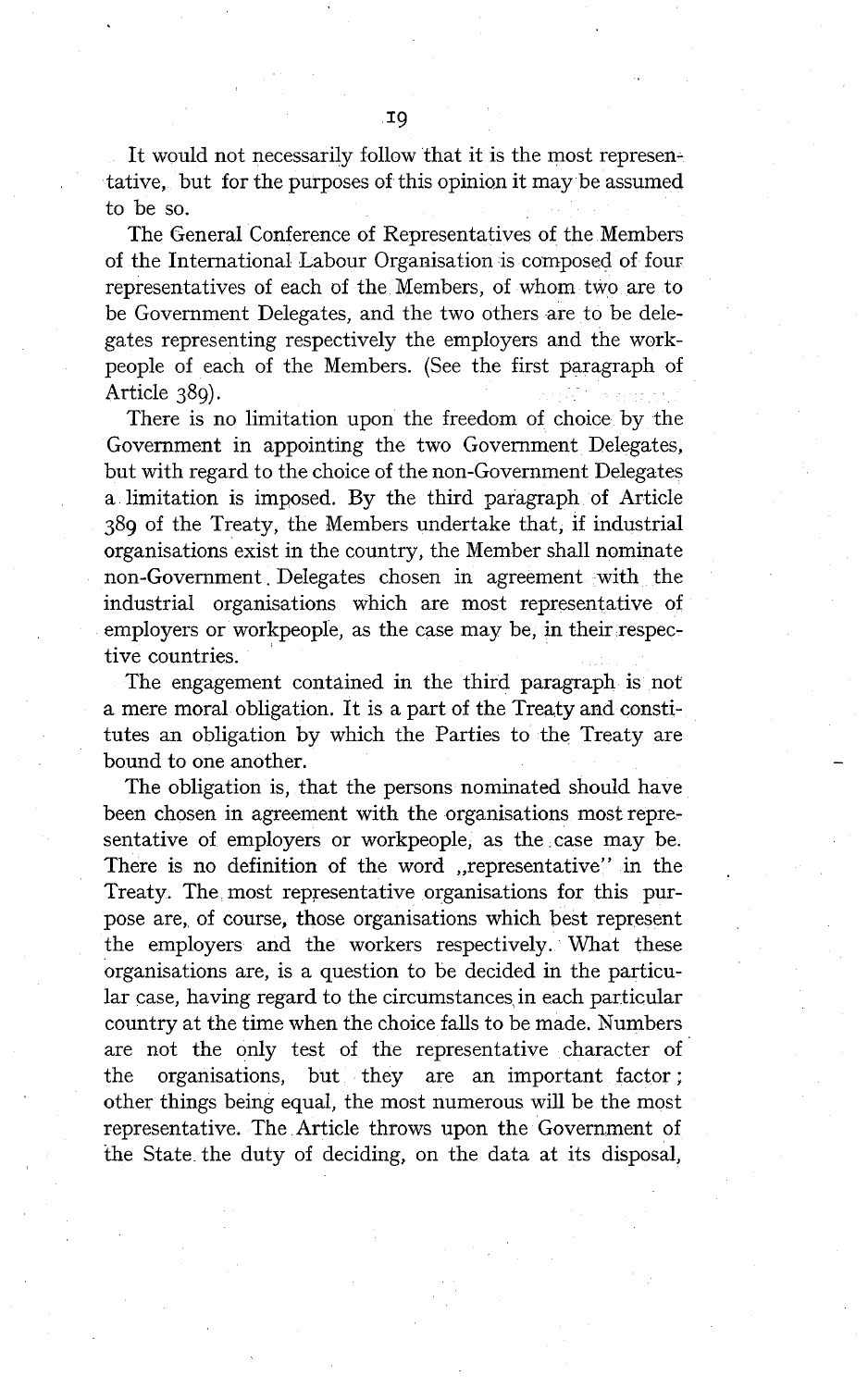dont il dispose, quelles organisations sont, en fait, les plus représentatives. Toutefois, sa décision en la matière est sujette à revision en vertu du paragraphe 7 ; et la Conférence peut refuser, par une majorité des deux tiers, d'admettre tout délégué qu'elle ne jugera pas avoir été désigné conformément aux termes de l'article. Ce refus d'admission peut être basé sur des raisons quelconques, soit de fait, soit de droit, amenant la Conférence à cette conviction que les délégués n'ont pas été choisis conformément aux stipulations du Traité.

Le Gouvernement néerlandais, dont la bonne foi n'a pas été contestée, est arrivé à estimer que trois de ces organisations - le Bureau de l'organisation professionnelle catholique romaine, la Fédération professionnelle chrétienne nationale et la Fédération professionnelle générale néerlandaise — étaient, dans leur ensemble, plus représentatives des ouvriers des Pays-Bas que la Confédération néerlandaise des syndicats. En conséquence, le Gouvernement a désigné le délégué d'accord avec ces trois organisations.

Le Gouvernement néerlandais pouvait-il se passer de l'accord avec la Confédération néerlandaise des syndicats et se contenter de l'accord avec les trois autres organisations ?

Pour répondre à cette question, il y a lieu de se demander tout d'abord si l'accord devait être fait avec une seule organisation.

Il a été dit que le troisième paragraphe de l'article 389 n'employait le pluriel pour le mot ,,organisations" qu'en raison de ce qu'il traite à la fois et du choix du délégué des employeurs et du choix du délégué des ouvriers, et que sa portée était que le Gouvernement devait, en désignant le premier, procéder d'accord avec les vues de l'organisation la plus importante parmi celles qui représentent les employeurs, et en désignant le second, d'accord avec les vues de l'organisation la plus importante parmi celles qui représentent les travailleurs.

La Cour ne saurait se ranger à cette interprétation.

La thèse soutenue par la Confédération néerlandaise ne trouve pas d'appui suffisant dans la rédaction de l'article,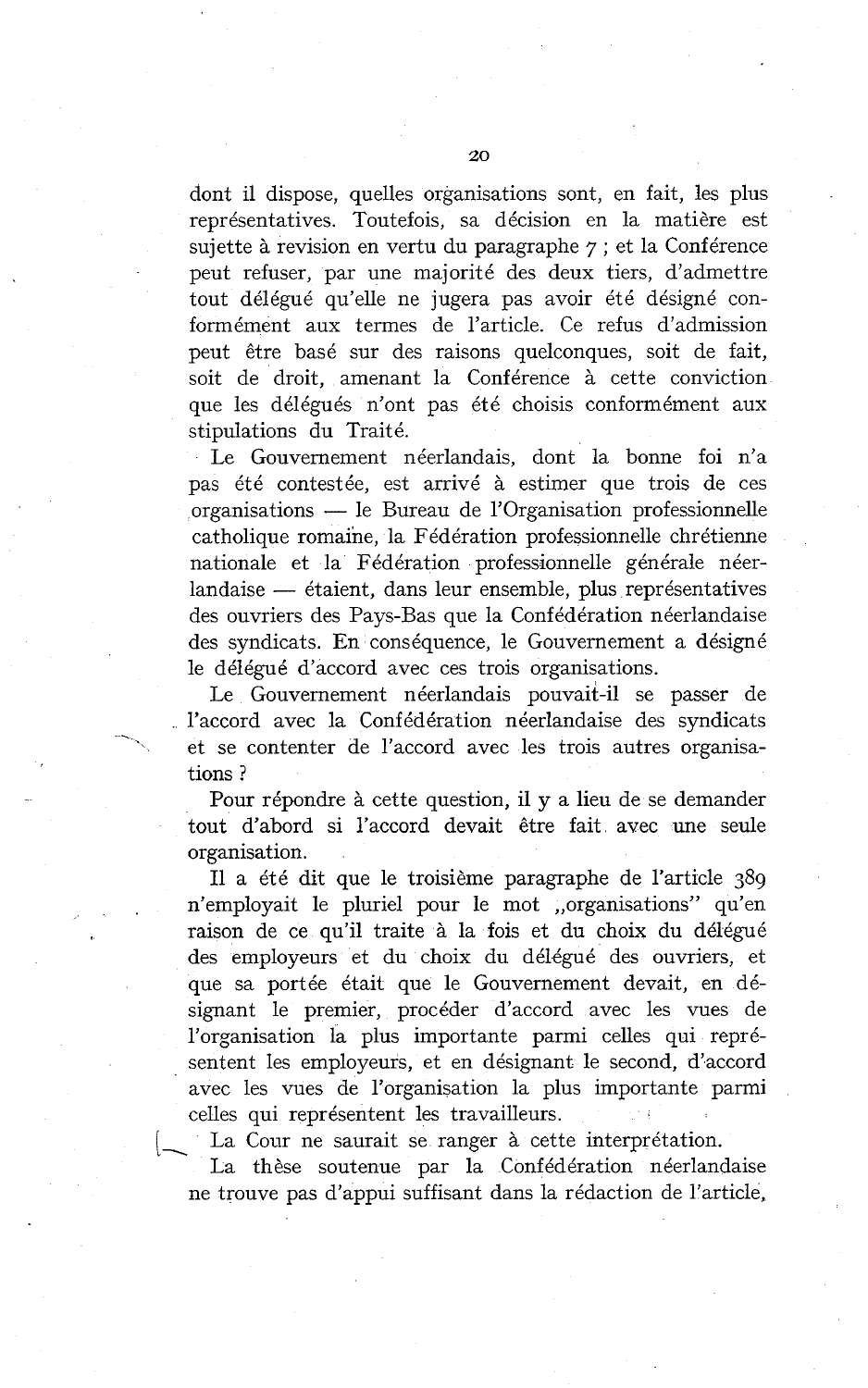what organisations are, in point of fact, the most representative. Its decision on this question may, however, be reviewed under the seventh paragraph of this Article, and the Conference has the power, by a two-thirds majority, to refuse to admit any delegate'whom it deems not to have been nominated in accordance with the Article. Such a refusal to admit may be based on any grounds, either of fact or law, which satisfy the Conference that the delegates have not been so. nominated.

The Netherlands Government, whose good faith in this. matter has not been contested, came to the conclusion that three organisations, the Catholic Confederation, the Christian Confederation and the General Confederation were collectively more representative of the workpeople of the Netherlands than the Netherlands Confederation. The Government accordingly nominated the delegate in agreement with those three organisations.

Could the Netherlands Government dispense with an agreement with the Netherlands Confederation of Trades Unions, and content itself with an agreement with the three other organisations ?

In order to reply to this question, it must first of all be decided whether the agreement must be with only one organisation.

It was suggested that the third paragraph of Article 389 spoke of organisations in the plural, only because it was dealing with the case of the employers as well as with the case of the workers, and that what was meant was that the Government, in nominating the employers' delegate, should proceed in agreement with the views of the one organisation most important amongst those representative of the employers, and in choosing the workers' delegate, in accordance with the views of the one organisation most important amongst those representative of the workers.

The Court cannot accept this interpretation.

The view maintained by the Netherlands Confederation is not sufficiently supported by the text of the Article,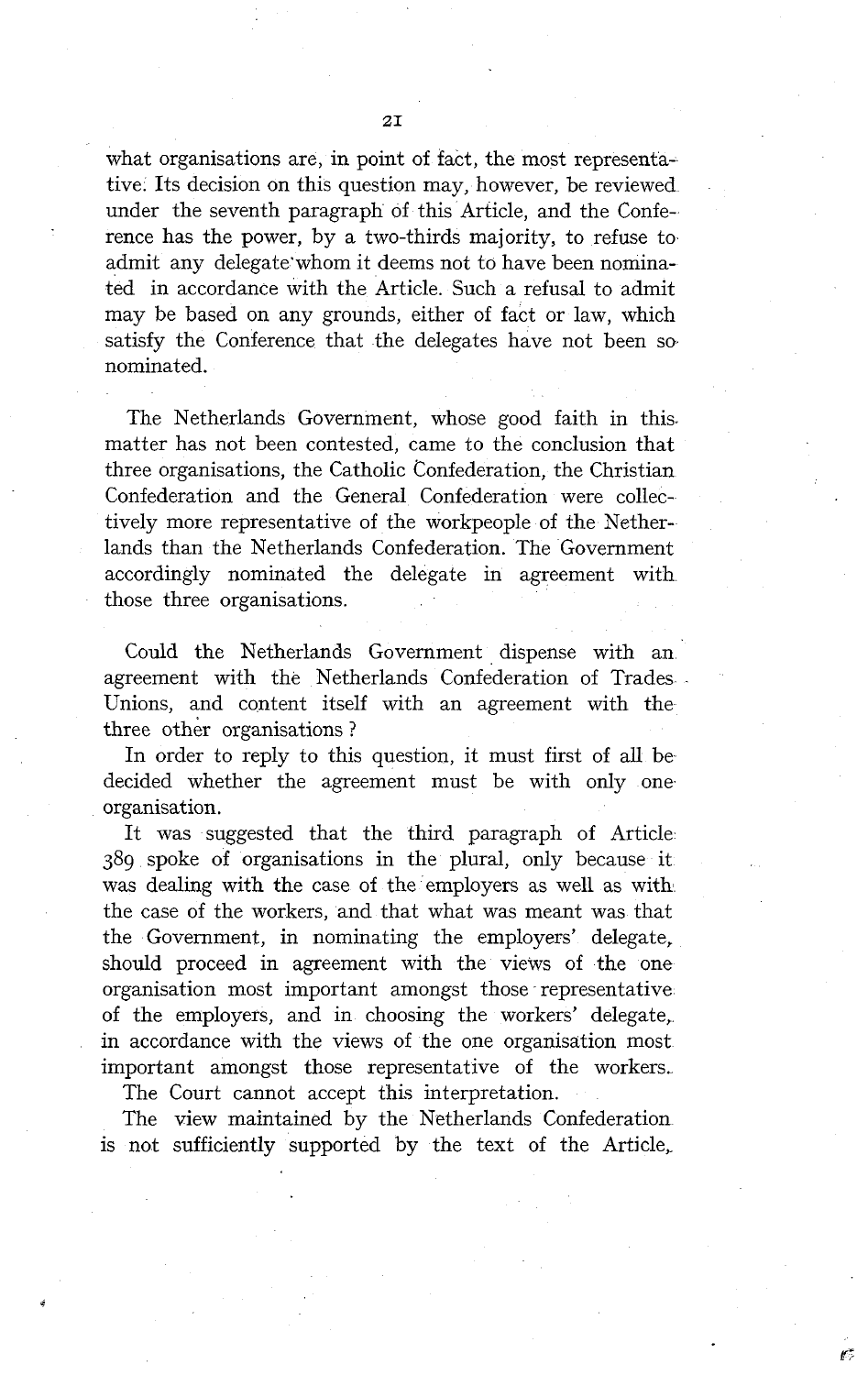et en tout cas, il est évident que les idées qui ont inspiré les dispositions du paragraphe 3 démontrent clairement que la seule interprétation raisonnable est celle selon laquelle le mot ,,organisations" au pluriel se rapporte tant aux organisations des employeurs qu'à celles des travailleurs.

D'après l'alinéa premier de l'article 389, le délégué ouvrier représente en général tous les travailleurs ressortissant à chacun des Membres. L'intervention des organisations professionnelles dans la désignation des délégués et des conseillers techniques n'a d'autre but que de garantir, autant que possible, que les gouvernements désigneront des personnes dont les opinions seront en harmonie avec les opinions respectives des employeurs et des travailleurs. Si donc, dans un pays, il y a plusieurs organisations professionnelles représentatives des classes ouvrières, toutes devront être prises en considération par le gouvernement lorsqu'il procède à la désignation du délégué ouvrier et de ses conseillers techniques. C'est seulement en procédant de cette manière que le gouvernement pourra arriver à choisir des personnes qui, suivant les circonstances, feront valoir dans la Conférence le point de vue des masses ouvrières intéressées.

L'exemple suivant démontre combien la thèse soutenue par la Confédération néerlandaise des syndicats s'écarte de l'esprit de l'article 389 du Traité de Versailles : Il existe dans un pays donné six organisations ouvrières, l'une comprenant IIO.OOO adhérents, et chacune des cinq autres ~oo.ooo adhérents. Selon l'opinion de ceux qui contestent la désignation faite dans le cas soumis à la Cour, le candidat présenté par les cinq dernières organisations devrait être écarté au profit de celui de la première. Cent dix mille ouvriers feraient la loi à cinq cent mille.

Un tel résultat juge l'interprétation qui le rendrait possible et il faudrait un texte non équivoque pour l'imposer. Or, la rédaction de l'article ne fournit aucun argument en ce sens.

On a fait valoir qu'il y aurait interêt à ce que le délégué représente une seule organisation et non pas un groupe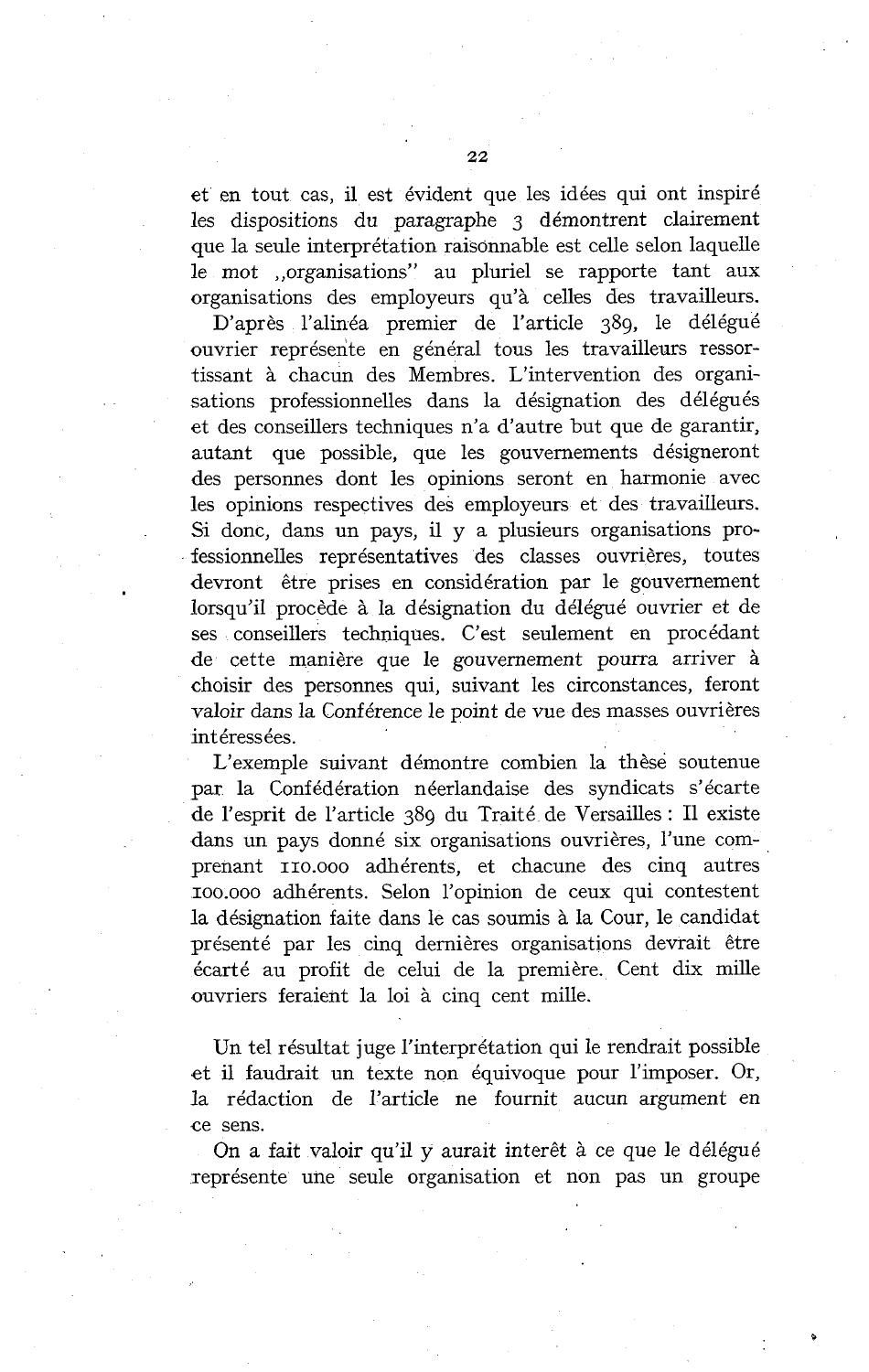23

and it is at all events obvious that the ideas inspiring the provisions of paragraph 3 clearly demonstrate that the only possible construction that can be given to the word ,,organisations" is that the plural refers as well to employers' as to workers' organisations.

In accordance with the terms of the first paragraph of Article 389, the Workers' Delegate represents al1 workers belonging to a particular Member. The only object of the intervention of industrial organisations, in connection with the selection of delegates and technical advisers, is to ensure, as far as possible, that the Governments should nominate persons whose opinions are in harmony with the opinions of employers and workers respectively. If, therefore, in a particular country there exist several industrial organisations representing the working classes, the Govemment must take al1 of them into consideration when it is proceeding to the nomination of the workers' delegate and his technical advisers. Only by acting in this way can the Govemment succeed in choosing persons who, having regard to the particular circumstances, will be able to represent at the Conference the views of the working classes concemed.

The following exemple will show how widely the view maintained by the Netherlands Confederation of Trades Unions differs from the spirit of Article 389 of the Treaty of Versailles. In a given country there are six organisations of workers, one with IIO,OOO members, and five others each with a membership of 100,000. According to the view of the objectors to the nomination made in the present case, the candidate proposed by the five last organisations jointly would have to be discarded in favour of the candidate of the first. One hundred and ten thousand workers would dictate to five hundred thousand.

Such a result is enough to condemn the interpretation which would make it possible, and unequivocal terms would be required to compel its adoption. Now the wording of the Article lends no support to such an interpretation. It has been contended that it would be advantageous if .the delegate were to represent a single organisation and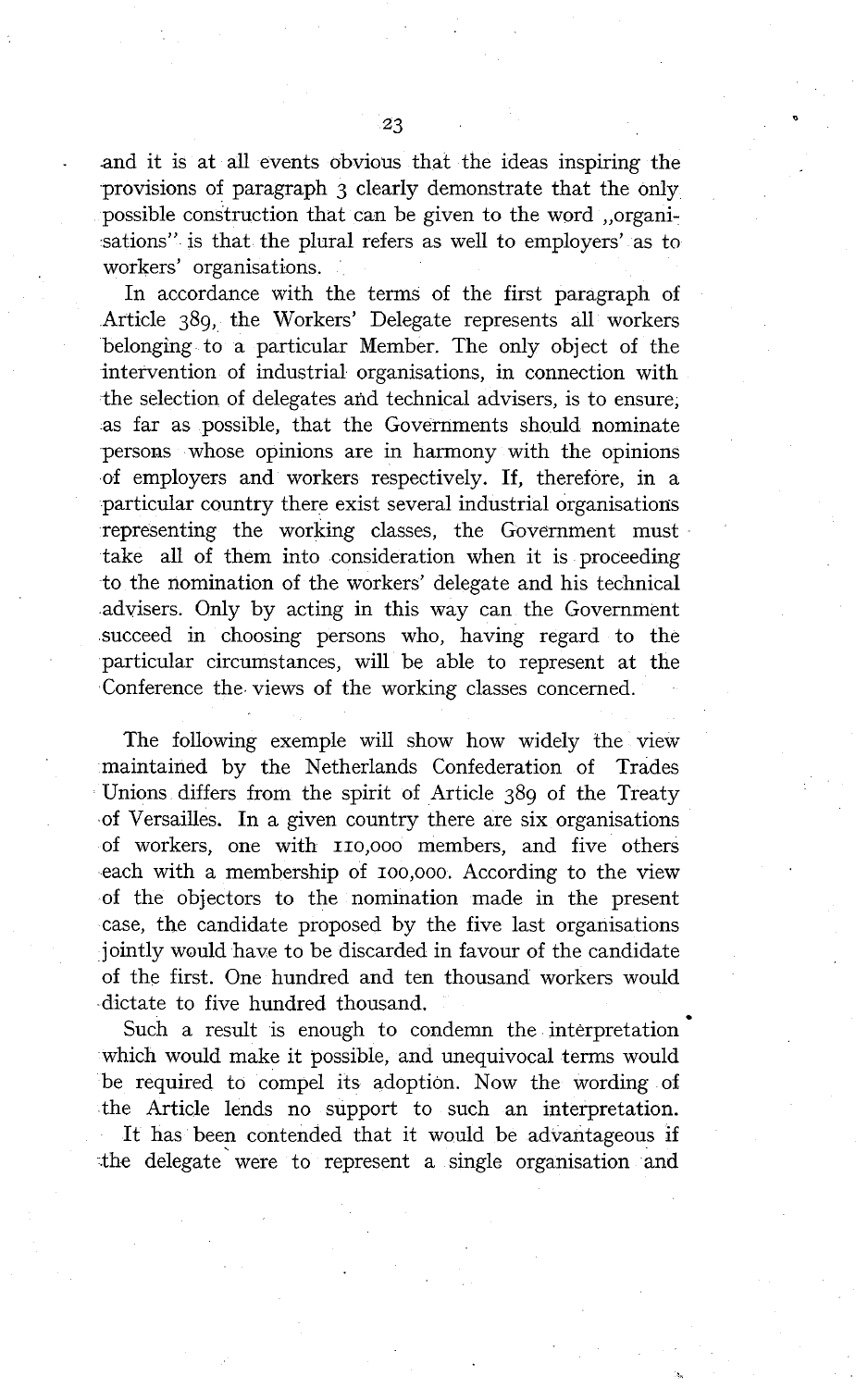d'organisations dont les tendances peuvent être divergentes. La Cour se borne à constater que l'idée de la représentation d'une seule organisation n'a nulle part été formulée dans le texte du Traité qui, par contre, parle expressément, dans l'alinéa premier de son article 389, de la représentation des travailleurs du pays considéré.

La Confédération néerlandaise des syndicats a objecté également que, même si l'on admet que le texte du paragraphe 3 de l'article 389 vise plusieurs organisations ouvrières et patronales, la désignation du délégué n'aurait pas été faite conformément aux stipulations dudit paragraphe, car un accord avec trois organisations, parmi lesquelles n'est pas comprise l'organisation la plus nombreuse, n'est pas un accord avec les organisations les plus représentatives. On semble vouloir dire que si le texte est interprété au pluriel, l'accord devrait être fait avec toutes les organisations les plus représentatives. Même en admettant qu'une telle interprétation soit conciliable avec la lettre du paragraphe 3 de l'article 389, elle n'est pas acceptable. Il suffit, pour s'en convaincre, de considérer que l'interprétation dont il s'agit permettrait à une seule organisation, contrairement à la volonté de la grande majorité des ouvriers, d'empêcher la réalisation d'un accord. Un système qui aurait cette conséquence doit être rejeté.

L'objectif que chaque gouvernement doit se proposer est certainement l'accord avec toutes les organisations les plus représentatives soit des employeurs, soit des travailleurs ; mais c'est là seulement un idéal dont la réalisation est extrêmement difficile et qu'on ne peut partant considérer comme le cas normal prévu par le paragraphe **3** de l'article 389.

Ce qu'on demande aux gouvernements, c'est de fair de leur mieux pour obtenir un accord qui, dans l'expèce, puisse être considéré comme le meilleur pour assurer la représentation des travailleurs du pays.

Le Gouvernement des Pays-Bas n'a pas fait autre chose lorsque, l'entente avec toutes les organisations professionelles qu'il estimait les plus représentatives ayant échoué, il a procédé à la désignation du délégué ouvrier d'accord avec les organisations qui comptaient, dans leur ensemble.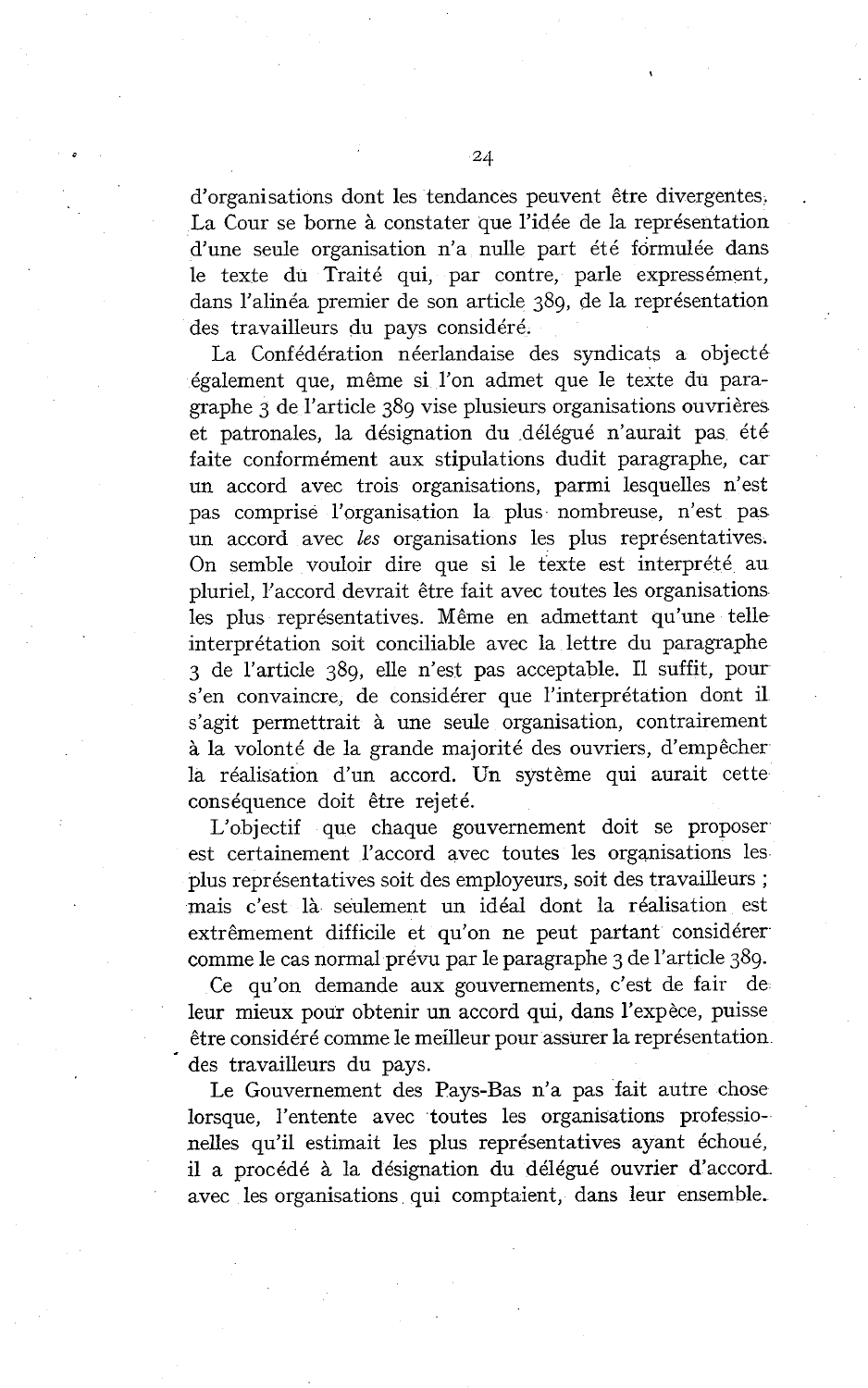not a group of organisations, whose policies may differ. The Court confines itself to observing that no suggestion to the effect that only one organisation should be represented is anywhere to be found in the Treaty, which, on the contrary, expressly refers, in the first paragraph of Article 389, to there presentation of the workers of each particular country.

The Netherlands Confederation of Trades Unions has also contended that; even admitting that the text of paragraph 3 of Article 389 purports to include several workers' and employers' organisations, the delegate was not nominated in accordance with the provisions of the paragraph in question, because an agreement with three organisations which do not include the most numerous organisation, is not an agreement with *the* most representative organisations. The meaning of this appears to be that if the plural construction of the text is adopted, the agreement should be made with all the most representative organisations. Even admitting that such an interpretation is reconcilable with the letter of paragraph  $3$  of Article  $389$ , it is clearly inadmissible. In order to redise this, it will suffice to point out that the construction in question would make it possible for one single organisation, in opposition to the wishes of the great majority of workers, to prevent the reaching of an agreement. A construction which would have this result must be rejected.

The aim of each Government must, of course, be an agreement with al1 the most representative organisations of employers and workers, as the case may be ; that, however, is only an ideal which it is extremely difficult to attain, and which cannot, therefore, be considered as the normal case and that contemplated in paragraph 3 of Article 389.

What is required of the Governments is that they should do their best to effect an agreement, which, in the circumstances, may be regarded as the best for the purpose of ensuring the representation of the workers of the country.

This 'is precisely what the Netherlands' Government did, when, after failing to reach an agreement with al1 the industrial organisations which it regarded as the most representative, it nominated the Workers' Delegate in agreement with the organisations which, taken together, included a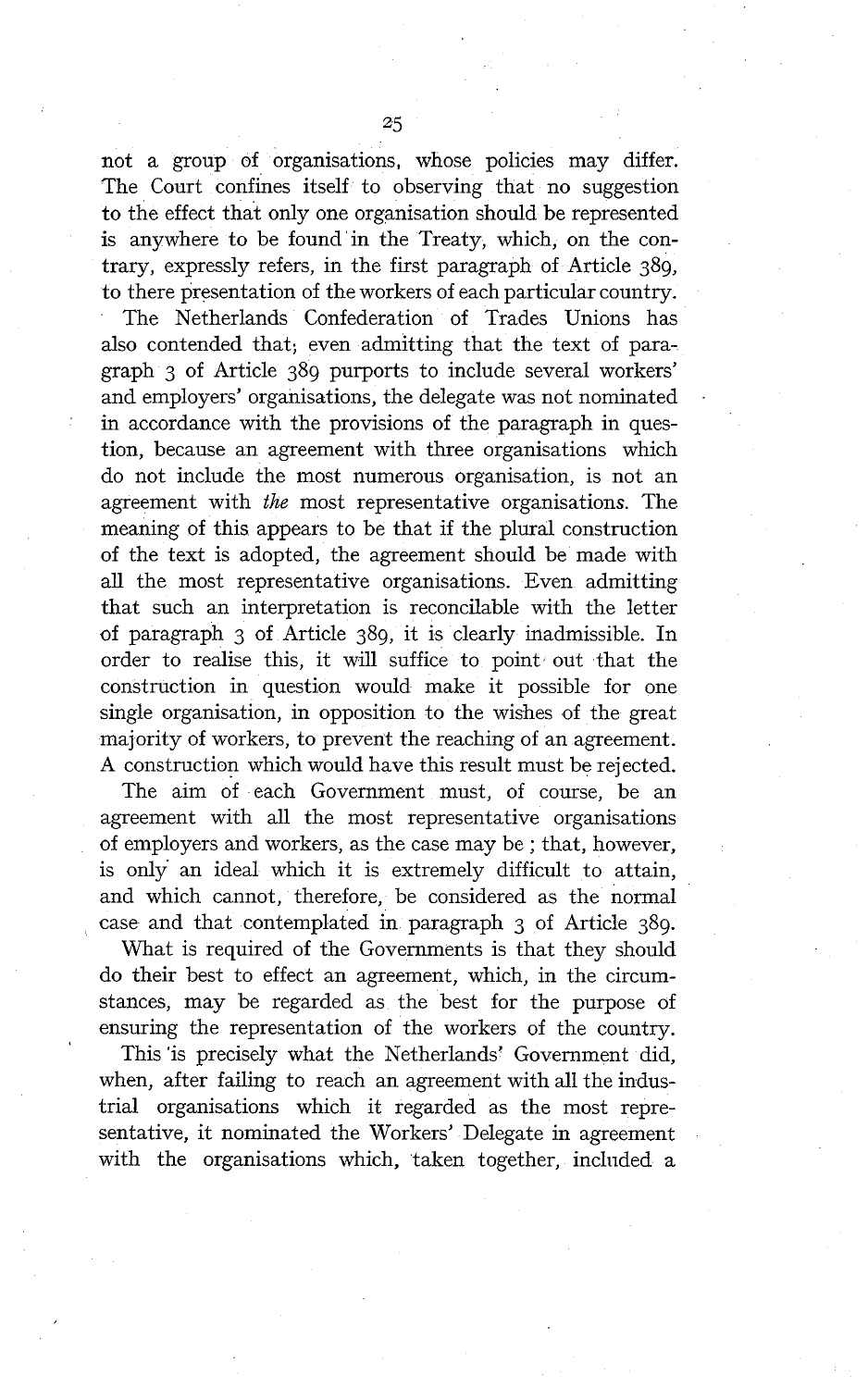le plus grand nombre des' ouvriers organisés du pays. Cela ne veut pas dire qu'un groupement occasionnel et temporaire de trois organisations différentes ait été considéré par le Gouvernement des Pays-Bas comme une seule organisation qui, de ce fait, serait devenue la plus représentative aux lieu et place de la Confédération néerlandaise des syndicats. Une telle fiction n'est nullement nécessaire pour expliquer et justifier l'action du Gouvernement.

# PAR CES MOTIFS :

*La Cour est d'auis que le délégué ouvrier des Pais-Bas*  à *la troisième session de la Conférence internationale du*  . *Travail a été désigné en conformité des dispositions du paragraphe 3 de l'article 389 du Traité de Versailles, et donne, par conséquent,* <sup>à</sup>*la question qui hi a été posée, une répofise affirmative.* 

Le présent .avis ayant été rédigé en français et en anglais, c'est le texte français qui fera foi.

Fait au Palais de la Paix, à la Haye, le trente et un juillet mil neuf cent vingt deux, en deux exemplaires, dont l'un restera déposé aux archives de la Cour et dont l'autre sera transmis au Conseil de la Société des Nations.

L. S.

Le Président : (signé) LODER. Le Greffier : (signé) A. HAMMARSK JOLD.